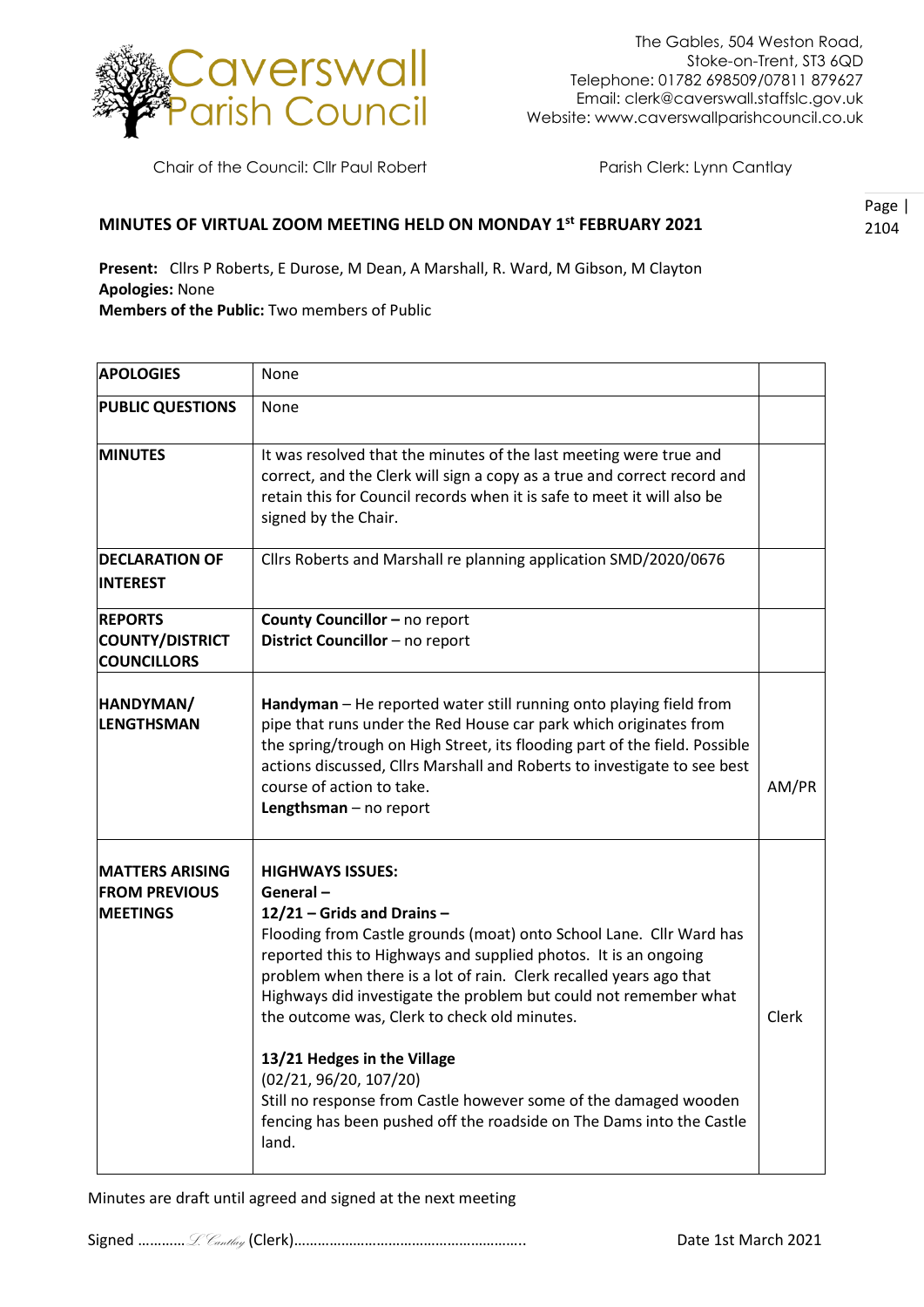

Page | 2105

┑

Τ

|                                   | $14/21 -$ Footpaths -<br>Application to divert Public Footpath Caverswall 27 (SFP/2020/0003) -<br>applied to move from middle of field to around the edge. Applicant is<br>happy to fence off and erect necessary stiles etc. No objection.<br>15/21 Parish Website<br>(08/21, 105/20, 90/20, 78/20)<br>Clerk provided details on four quotes received and all Councillor<br>agreed to go with Stef Giblin. Clerk to sort.<br>16/21 Remembrance area in the Village<br>(11/21) Location of a remembrance area was discussed and decision<br>made that the area around the flagpole on the playing fields would be<br>the most suitable. Design ideas etc required for next meeting.<br><b>Unresolved Items: None</b>                                                     | Clerk<br>Clerk<br>Clerk |
|-----------------------------------|--------------------------------------------------------------------------------------------------------------------------------------------------------------------------------------------------------------------------------------------------------------------------------------------------------------------------------------------------------------------------------------------------------------------------------------------------------------------------------------------------------------------------------------------------------------------------------------------------------------------------------------------------------------------------------------------------------------------------------------------------------------------------|-------------------------|
| <b>CORRESPONDENCE</b>             | Staffordshire Lieutenancy<br>Re Unsung Hero's<br>Dr Mellor (phone call)<br>Re Family history enquiry                                                                                                                                                                                                                                                                                                                                                                                                                                                                                                                                                                                                                                                                     |                         |
| <b>FINANCE</b>                    | 17/21 Accounts<br>Payments:<br>The following accounts were presented for approval: -<br>Mrs L Cantlay – Clerk Salary and Expenses – Feb<br>£266.40 $*$<br>Mrs L Cantlay - Repayment re Website Domain Name<br>£16.00 *<br>Caverswall Handyman - January work<br>£48.96 *<br>TOTAL PAYMENTS THIS MONTH - £331.36<br>$\ast$<br>- indicates payments to be made via Internet Banking Faster<br>Payment - all were accepted and approved for payment at the<br>meeting.<br>Transfer: £260.00<br><b>Receipts:</b><br>Bank Interest - January (both accounts) - £9.95<br>TOTAL INCOME - £9.95<br>Bank Accounts (after any payment or receipts made):<br>Current Account - £108.28 after payments made<br>Instant Access Account - £5894.16<br>Contingency Account - £16,417.16 |                         |
| <b>PLANNING</b><br><b>MATTERS</b> | 18/21<br><b>Applications-</b><br>SMD/2020/0676 - 95 School Lane - Proposed two storey extension to<br>side of existing dwelling - NB the decision to Refuse application was<br>made on 29 <sup>th</sup> January by the Planning Officer. This was well within the<br>Public Consultation period, and notification was not received until 21 <sup>st</sup><br>January and it is believed that the Planning Officer did not do a site<br>visit. PC to make comments to Planning Department stating PC are<br>disappointed I decision being made before consultation period ended<br>and that it had not gone through the full planning procedure.                                                                                                                          | Clerk                   |

Minutes are draft until agreed and signed at the next meeting